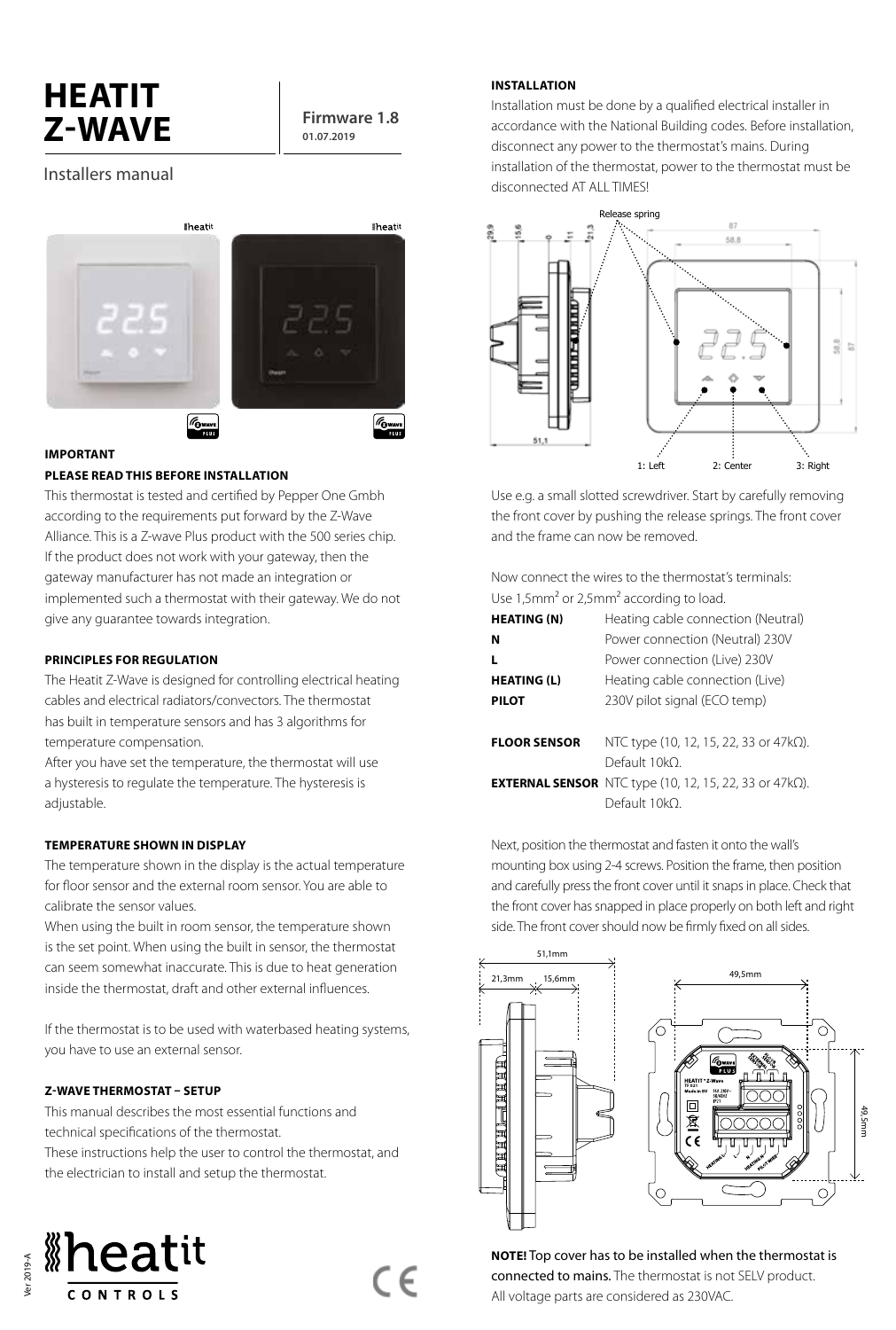### **STARTUP**

AFTER CONNECTING THE POWER TO THE THERMOSTAT FOR THE FIRST TIME, ALL PARAMETERS WILL HAVE DEFAULT SETTINGS.

# **CONTROL**

The thermostat is controlled by three touch sensitive capacitive buttons.

You only need to touch lightly to activate the buttons.

- 1: Left (Up)
- 2: Center (Confirm)
- 3: Right (Down)

# **INCLUSION/EXCLUSION**

To include the thermostat to your home automation gateway, press Center (confirm) for 10 seconds.

The display will show OFF. Press Right (down) 4 times till you see Con in the display. Now start add device in your home automation software. Start inclusion mode by pressing Center (confirm) for approximately 2 seconds. The inclusion/exclusion icon will appear in the display. Confirmation will show Inc/EcL in the display. If inclusion fails, Err (error) will appear. Leave programming mode by choosing ESC in menu. Your thermostat is ready for use with default settings.

# **PROGRAMMING YOUR THERMOSTAT**

To activate the programming mode, press Center (confirm) for 10 seconds. Now the display will show OFF. Now you are in programming mode. To scroll up and down in the menu use button 1 and 3 (left and right) to navigate. To enter submenu press Center (confirm). Always confirm your setting by pressing Center (confirm) for 2 seconds.

| Menu: |          |                                      |  |
|-------|----------|--------------------------------------|--|
|       |          | <b>OFF</b> Turns the thermostat off. |  |
|       | Sensors: |                                      |  |
| 1.    |          | <b>A</b> Choice of sensors           |  |
|       |          |                                      |  |

Depending on your choice of sensors, the menu will change.

| 2. | <b>SEn</b> Select the right Ohm value for your external/floor |
|----|---------------------------------------------------------------|
|    | sensor.                                                       |
|    | NTC type (10, 12, 15, 22, 33 or 47kΩ). Default 10kΩ.          |
| 3. | <b>CAE</b> Calibration for external sensor.                   |
|    | <b>CAF</b> Calibration for floor sensor.                      |
|    | <b>CAR</b> Calibration for room sensor.                       |
|    | Drightness of display can be adjusted in this menu            |

- **4. br1** Brightness of display can be adjusted in this menu.
- **5. Con** Activation of inclusion/exclusion mode.
- **6. diF** Hysteresis.
- **7. ALo** Setting lowest allowed temperature (limitation). (Airsensor)
	- **AHI** Setting highest allowed temperature (limitation). (Airsensor)
	- **FLO** Setting lowest allowed temperature (limitation). (Floor sensor)
	- **FHI** Setting highest allowed temperature (limitation). (Floor sensor)
	- **PLo** Setting lowest allowed power regulator mode.
- **8. HEA** Switch between heating and cooling function.
- **ESC** Escape exit programming menu.

# *\*heatit*

# **PRODUCT INFO** Heatit Z-Wave

### **FEATURES**

- Floor sensor
- Built in room sensor
- External room sensor
- Temperature limiter
- Power regulator
- Z-Wave Plus chip, 500 series
- Weekly program via gateway ·

# **TECHNICAL DATA**

| Protocol                   | Z-Wave, 868,4 MHz                                       |                                 |  |  |
|----------------------------|---------------------------------------------------------|---------------------------------|--|--|
| Rated voltage              | 230V 50/60Hz                                            |                                 |  |  |
| Max load                   |                                                         | 3600W (resistive load)          |  |  |
|                            | 750W self-limiting heating cable                        |                                 |  |  |
| Max current                | 16A                                                     |                                 |  |  |
| Power consumption          | 1,5W                                                    |                                 |  |  |
| Min/max installation temp. | $-20^{\circ}$ C - 40 $^{\circ}$ C                       |                                 |  |  |
| Min/max operating temp.    | $5^{\circ}$ C - 40 $^{\circ}$ C                         |                                 |  |  |
| Temperature intervals      | Floor sensor                                            | $5^{\circ}$ C - 40 $^{\circ}$ C |  |  |
|                            | External room sensor                                    | $5^{\circ}$ C - 40 $^{\circ}$ C |  |  |
| <b>Hysteresis</b>          | $0,3^{\circ}C - 3,0^{\circ}C$ (default $0,5^{\circ}C$ ) |                                 |  |  |
| Switch                     | Single-pole switch                                      |                                 |  |  |
| Sensor values              | $0^{\circ}$ C<br>29,1 kOhm                              |                                 |  |  |
|                            | $10^{\circ}$ C<br>18,6 kOhm                             |                                 |  |  |
|                            | $15^{\circ}$ C<br>15,1 kOhm                             |                                 |  |  |
|                            | $20^{\circ}$ C<br>12,2 kOhm                             |                                 |  |  |
|                            | $25^{\circ}$ C<br>10,0 kOhm                             |                                 |  |  |
| <b>IP Class</b>            | IP 21                                                   |                                 |  |  |
|                            |                                                         |                                 |  |  |
| Approvals                  | CF                                                      |                                 |  |  |

Z-Wave Plus EN 60730-1, EN 60730-2-9 EMC 2014/30/EU, RoHS 2011/65/EU LVD 2014/35/EU

#### **The thermostat is designed for electrical heating.**

|           | <b>ART. NO. PRODUCT</b>                                    | <b>COLOR</b>   | <b>Z-WAVE</b><br><b>FREQUENCY</b> |
|-----------|------------------------------------------------------------|----------------|-----------------------------------|
| 54 304 99 | Heatit 7-Wave thermostat 3600W 16A                         | White RAI 9003 | EU 868,4MHz                       |
| 54 304 46 | Black RAI 9011<br>Plastic kit for Heatit (front and frame) |                |                                   |
|           |                                                            |                |                                   |
| 54 301 07 | Floor sensor Ø4mm 3 meters NTC 10 kO                       |                |                                   |
| 54 301 08 | Floor sensor Ø3mm 6 meters NTC 10 kO                       |                |                                   |
| 54 301 27 | External enclosed sensor IP 20/54                          |                |                                   |
| 54 304 97 | Cable for software update on thermostat                    |                |                                   |

- Setback mode via gateway or pilot wire
- LED-diode
- Can be used in connection with different NTC-sensors
	- Lock mode/child lock
- Calibration
	- 8 associations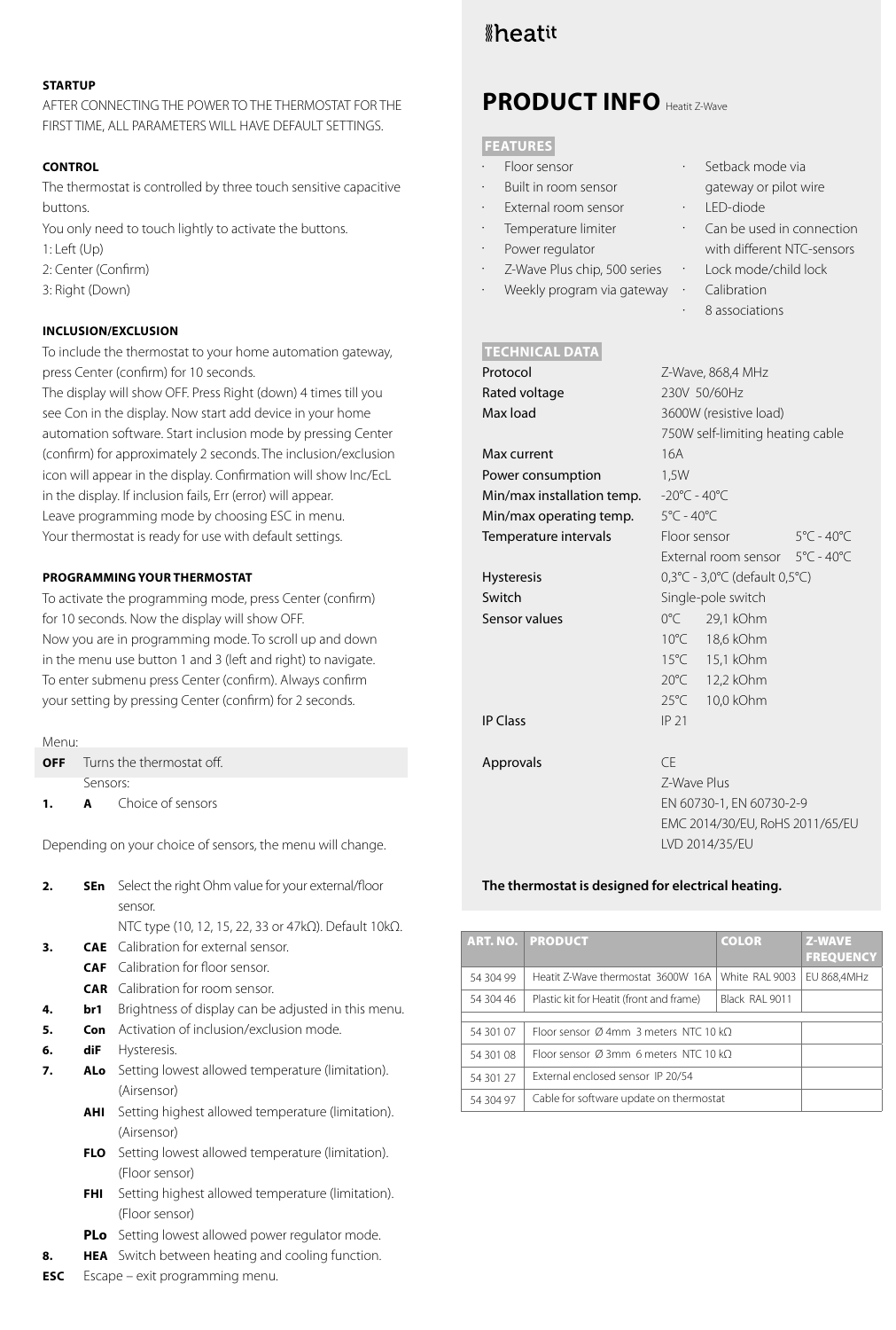### **1. CHOICE OF SENSOR**

The thermostat has a range of choices when it comes to sensors. To get to the menu you have to press Center (confirm) for 10 seconds, then press Right (down) once and an A shows in the display. Then press Center (confirm) again and you can choose one of these modes, while moving up and down with buttons Left or Right.

- **F** Floor sensor
- **A** Internal room sensor
- **AF** Internal room sensor + Floor sensor
- **A2** External room sensor
- **P** Power regulator
- **FP** Floor sensor + Power regulator
- **A2F** External room sensor + Floor sensor

When you have decided on the sensor mode you want to use, press the Center (confirm) button. If you choose F or AF without having a floor sensor connected, Er4 will be shown in the display. If you choose A2 or A2F and there is no external sensor installed, Er5 will be displayed on the screen.

In power regulator mode the thermostat regulates the power consumption by switching on and switching off in time intervals. Switch-on and switch-off is done according to a time proportional controlcycle of 30 minutes. This means that the heating element is switched on and off in a pulse/pause interval. This functionality is not supported in Z-Wave.

**NOTE:** Wooden floors require that a floor sensor is connected in order to limit the floor temperature to a maximum of 27°C (in accordance with specifications from most wooden floor manufacturers).

# **2. SELECT THE RIGHT OHM VALUE FOR YOUR EXTERNAL/ FLOOR SENSOR**

The following values are available: NTC type (10, 12, 15, 22, 33 or 47kΩ). Default 10kΩ. The function is only active when an external sensor is connected. Confirm with Center (confirm) button.

# **3. CALIBRATION**

In this mode you are able to adjust the displayed temperature. If the thermostat of some reason (or sensor) is not calibrated properly you are able to make minor changes to the temperature. You are able to raise/lower the set point by up to 4°C. Confirm with Center (confirm) button.

This function is only available for the floor sensor and external room sensor. When calibrating the room sensor, only the setpoint is changed. The display will not change.

# **4. BRIGHTNESS**

Use Left and Right (up and down) button to adjust the brightness between 0-9. Confirm with Center (confirm) button.

# **5. INCLUSION/EXCLUSION**

To include the thermostat to your home automation gateway, press Center (confirm) button for 10 seconds.

The display will show OFF. Press Right (down) 4 times till you see Con in the display.

Now start add device in your home automation software. Start inclusion mode by pressing Center (confirm) button for approximately 2 seconds. The inclusion/exclusion icon will appear in the display.

Confirmation will show Inc/EcL in the display. If inclusion fails, Err (error) will appear.

# **6. HYSTERESIS (DIF)**

In this mode you are able to make changes to the hysteresis in the thermostat. This means that you can changes the hysteresis from 0,3°C up to max 3,0°C. Confirm with Center (confirm) button. Default setting is 0,5°C. When using a waterbased heating, the recommended hysteresis is a minimum of 1,0°C.

# **7. MIN/MAX TEMPERATURE SETTINGS**

- FLO Min Floor temperature
- FHI Max Floor temperature
- ALO Min Air/room temperature
- AHI Max Air/room temperature
- PLo Min temperature in Power Reg Mode Confirm with Center (confirm)
- **8. HEA** Choose whether the thermostat is to be used for heating or cooling.
- **ESC** Leaving programming mode. Confirm with Center (confirm) button.

# **9. STANDBY AND MAIN SCREEN**

When the thermostat remains untouched for a while, it will automatically go to standby screen. Standby screen shows the temperature in the room or floor if the thermostat is connected to external sensors. By pressing Left or Right (up or down) button the setpoint will be shown in the display. If the internal room sensor is used, the thermostat display shows the setpoint.

# **10. DISPLAY ON/OFF - DON/DOF**

Activate by pressing Left and Center (up and confirm) button for 10 seconds. The display light is temporarily activated if one of the buttons is pushed.

In case doF is activated, the screen will be blank (can be used if installed where people are sensitive to the light of the display). A very nice feature when used in a bedroom. When touching the display, the screen lights up.

# **11. CHILDLOCK - LOC**

By pressing Left and Right (up and down) buttons for 10 seconds, child lock will be activated and no changes can be made. Trying to make changes causes the LOC text to appear in the display. Child lock is deactivated by pressing Left and Right (up and down) buttons for 10 seconds. OPn will appear in the display.

### **12. FACTORY RESET - RES**

By pressing buttons Right and Center (down and confirm) for 20 seconds, the thermostat will perform a complete factory reset. NB! Please use this procedure only when the primary controller/ gateway is missing or otherwise inoperable.